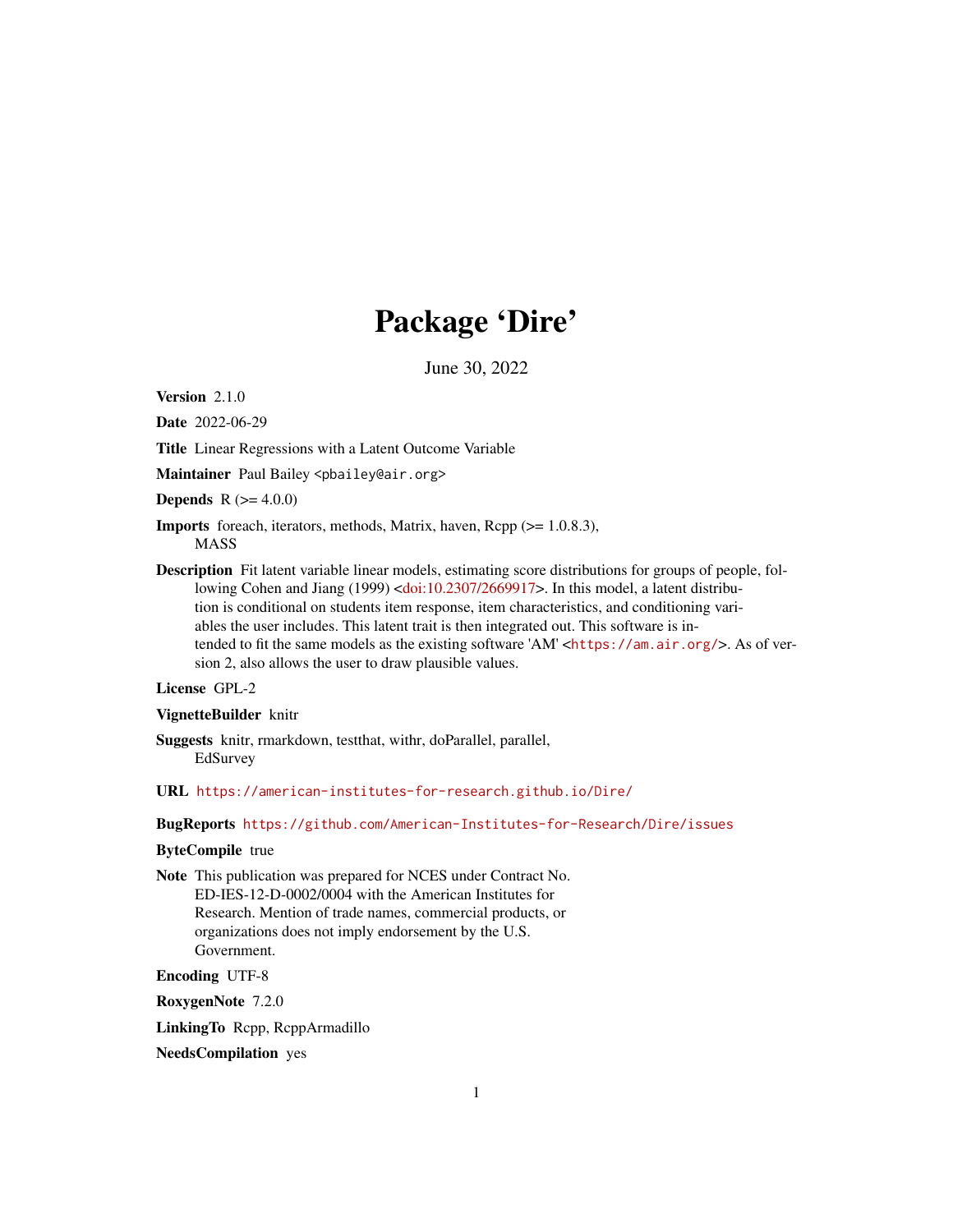<span id="page-1-0"></span>

| <b>Author</b> Emmanuel Sikali [pdr], |
|--------------------------------------|
| Paul Bailey [aut, cre],              |
| Eric Buehler [aut],                  |
| Sun-joo Lee [aut],                   |
| Harold Doran [aut],                  |
| Claire Kelley [ctb]                  |
|                                      |

Repository CRAN

Date/Publication 2022-06-29 22:00:02 UTC

# R topics documented:

| Index |  |  |  |  |  |  |  |  |  |  |  |  |  |  |  |  |  |  |  |  |
|-------|--|--|--|--|--|--|--|--|--|--|--|--|--|--|--|--|--|--|--|--|

drawPVs *Draw plausible values (PVs) from an mml fit*

### Description

Draw plausible values (PVs) from an mml fit

#### Usage

```
drawPVs(x, npv, pvVariableNameSuffix = "_dire", ...)## S3 method for class 'summary.mmlMeans'
drawPVs(x, npv = 5L, pvVariableNameSuffix = "_dire", ...)
## S3 method for class 'mmlMeans'
drawPVs(
  x,
  npv = 5L,
  pvVariableNameSuffix = "_dire",
  stochasticBeta = FALSE,
 normalApprox = TRUE,
  newStuDat = NULL,
 newStuItems = NULL,
  returnPosterior = FALSE,
  construct = NULL,
  ...
)
## S3 method for class 'mmlCompositeMeans'
drawPVs(
 x,
```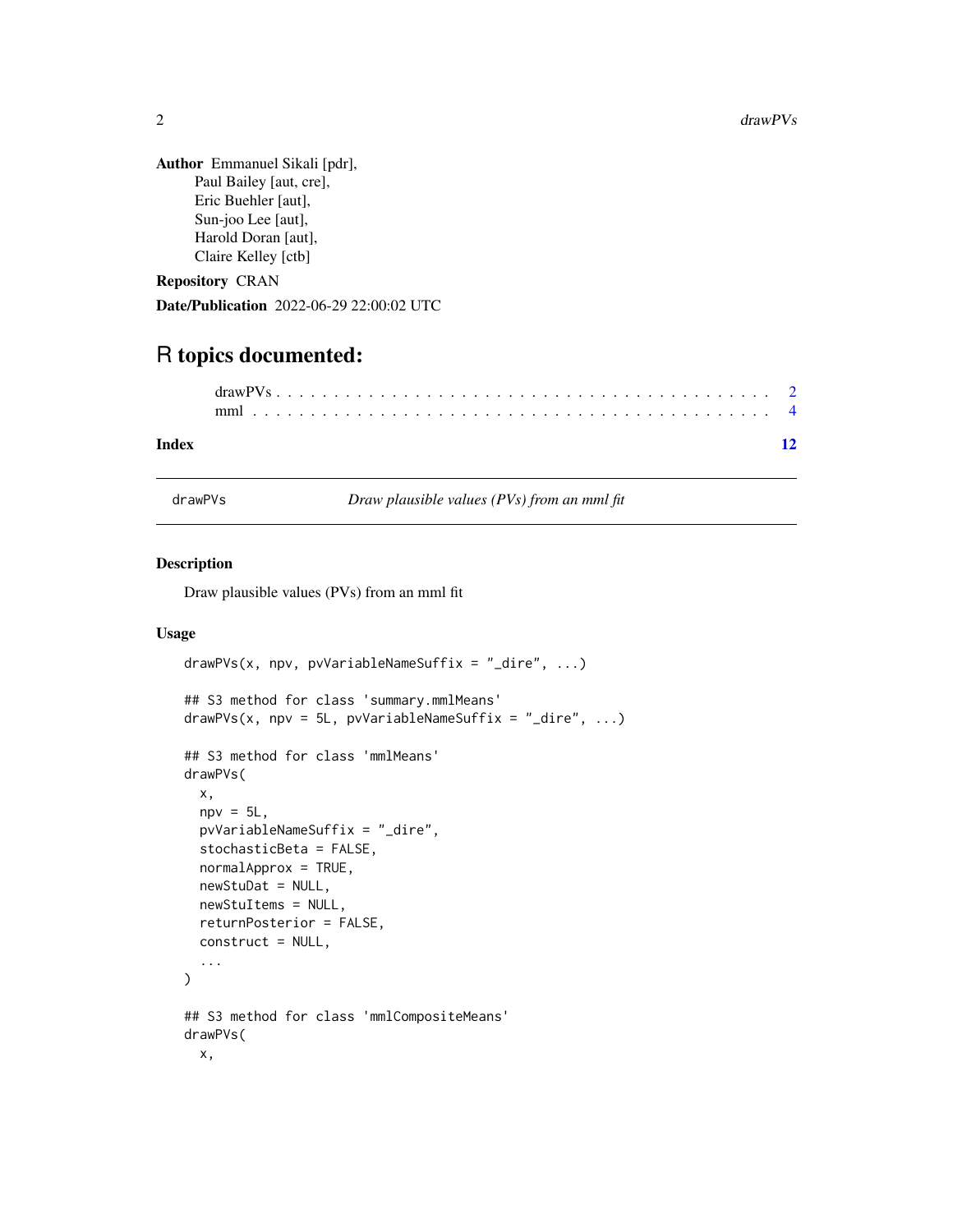#### <span id="page-2-0"></span> $drawPVs$  3

```
npv = 5L,
 pvVariableNameSuffix = "_dire",
  stochasticBeta = FALSE,
 normalApprox = TRUE,
  newStuDat = NULL,
 newStuItems = NULL,
 verbose = TRUE,
  ...
)
```
### Arguments

| X                    | a fit from a call to mml                                                                                                                                                                                                                            |  |  |  |  |  |  |  |
|----------------------|-----------------------------------------------------------------------------------------------------------------------------------------------------------------------------------------------------------------------------------------------------|--|--|--|--|--|--|--|
| npv                  | integer indicating the number of plausible values to draw                                                                                                                                                                                           |  |  |  |  |  |  |  |
| pvVariableNameSuffix |                                                                                                                                                                                                                                                     |  |  |  |  |  |  |  |
|                      | suffix added to new PV variables after construct name and before the plausible<br>value ID. For example, if there is a construct math and the suffix is the default<br>_dire, then the fourth plausible value would have a column name, math_dire4. |  |  |  |  |  |  |  |
| .                    | additional parameters                                                                                                                                                                                                                               |  |  |  |  |  |  |  |
|                      | stochasticBeta logical when TRUE the regression coefficients will be drawn from their posterior<br>distribution. Can also be a data frame of values (see Details).                                                                                  |  |  |  |  |  |  |  |
| normalApprox         | logical must be TRUE to use the normal approximation to the posterior distribu-<br>tion rather than drawing from the actual posterior distribution.                                                                                                 |  |  |  |  |  |  |  |
| newStuDat            | new stuDat object, (see mml) for which plausible values will be drawn                                                                                                                                                                               |  |  |  |  |  |  |  |
| newStuItems          | new stuItems object, (see mml); unlike in mml students with no items can be<br>passed to this function                                                                                                                                              |  |  |  |  |  |  |  |
| returnPosterior      |                                                                                                                                                                                                                                                     |  |  |  |  |  |  |  |
|                      | logical set to TRUE to change output to include two additional data frames (see<br>Value).                                                                                                                                                          |  |  |  |  |  |  |  |
| construct            | character, changes the name of the columns in the final data frame                                                                                                                                                                                  |  |  |  |  |  |  |  |
| verbose              | logical set to TRUE to see the status of the processing                                                                                                                                                                                             |  |  |  |  |  |  |  |

### Details

When the argument passed to stocasticBeta is a data frame then each column is an element that will be used as a regression coefficient for that index of the coefficients vector. The row index used for the nth PV will be the nth row.

## Value

when returnPosterior is FALSE returns a object of class DirePV which is a list of two elements. first, a data frame with a row for every row of newStuDat (or the original stuDat object)

• id the value of idVar in the model run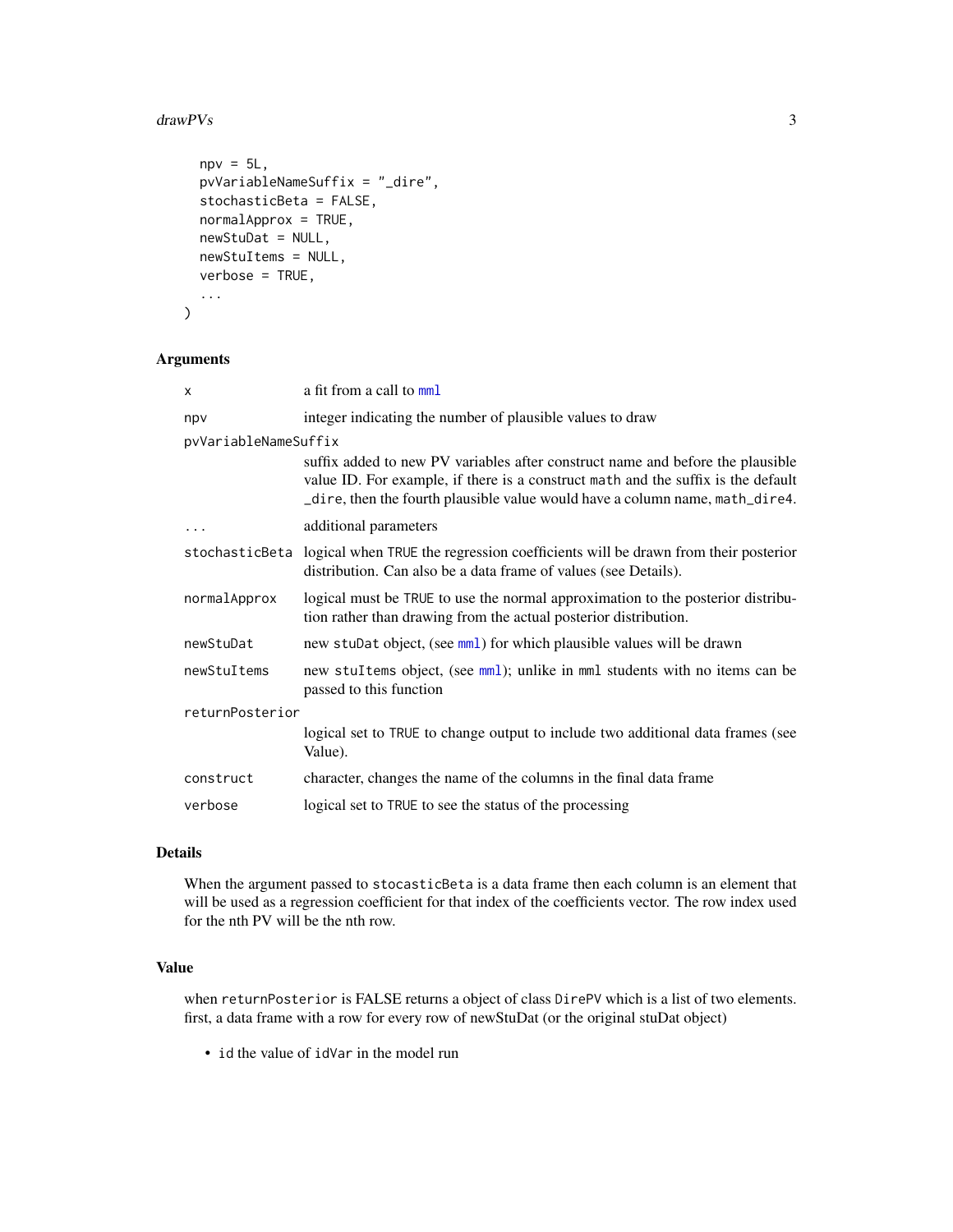<span id="page-3-0"></span>• [construct][pvVariableNameSuffix][L] every other column is a plausible value of this format. The [construct] is the name of the construct, the [pvVariableNameSuffix] is the value of the pvVariableNameSuffix argument, and the [L] part is the plausible value index, from 1 to npv.

The second argument is named newpvvars and is a list with an element for each set of construct that lists all of the variables in that construct.

When returnPosterior is TRUE returns list with three elements. One is named posterior and has one row per idvar level in the newStuDat argument and three columns:

- id the value of idVar in the model run
- mu the posterior mean
- sd the posterior standard deviation

the second list element is named  $X$  that is the design matrix for new StuDat (see Value for  $mm$ ). The third list element is the rr1 element returned from [mml](#page-3-1) with one column for each individual in newStuDat (see Value in [mml](#page-3-1)).

#### Author(s)

Paul Bailey, Sun-joo Lee, and Eric Buehler

#### Examples

```
# See Examples in mml
```
<span id="page-3-1"></span>mml *Marginal Maximum Likelihood Estimation of Linear Models*

#### Description

Implements a survey-weighted marginal maximum estimation, a type of regression where the outcome is a latent trait (such as student ability). Instead of using an estimate, the likelihood function marginalizes student ability. Includes a variety of variance estimation strategies.

#### Usage

```
mml(
  formula,
  stuItems,
  stuDat,
  idVar,
  dichotParamTab = NULL,
  polyParamTab = NULL,
  testScale = NULL,
  Q = 30,minNode = -4,
  maxNode = 4,
```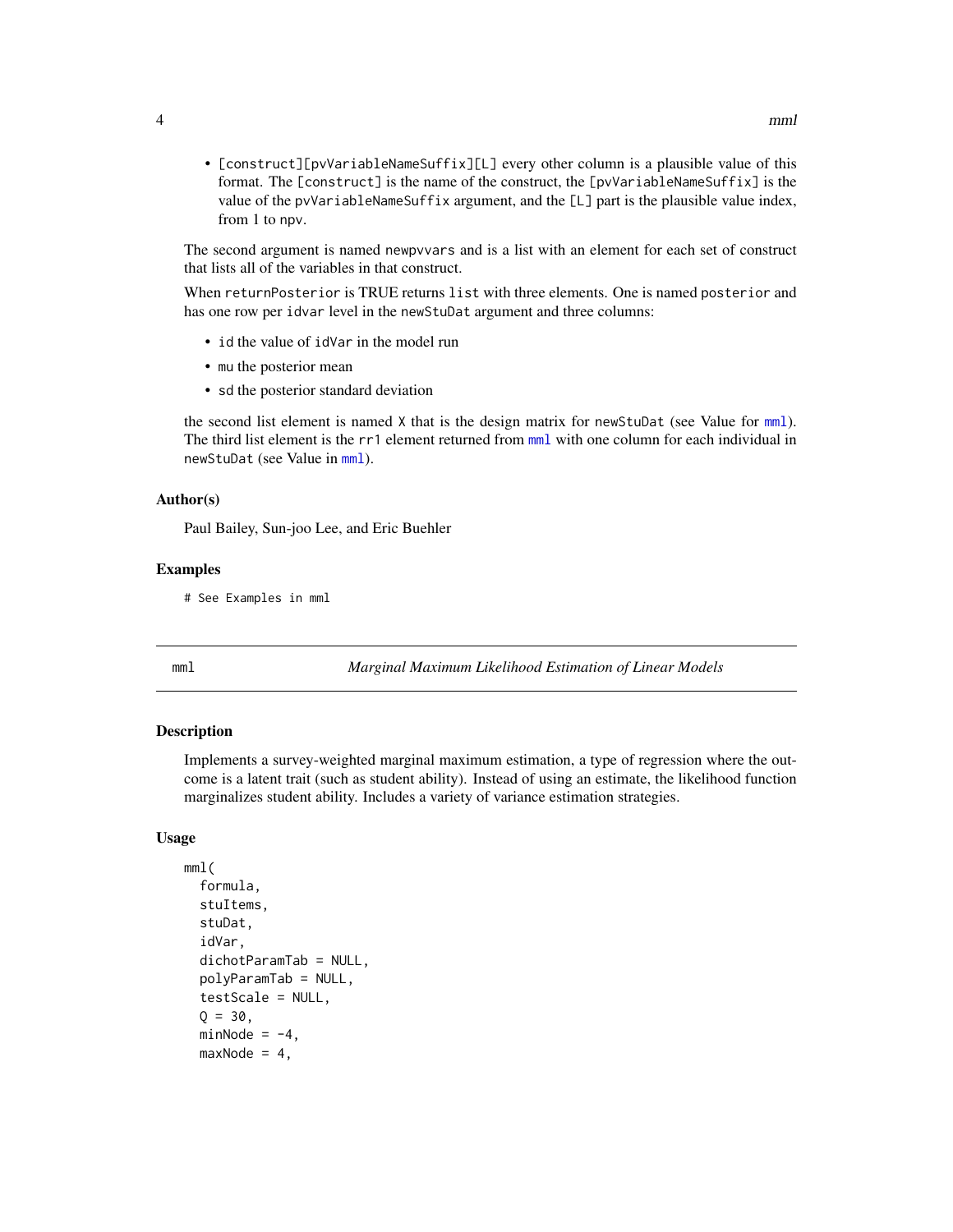$mml$  5

```
polyModel = c("GPCM", "GRM"),
 weightVar = NULL,
 multiCore = FALSE,
 bobyqaControl = NULL,
 composite = TRUE,
 strataVar = NULL,
 PSUVar = NULL,
 fast = TRUE,calcCor = TRUE,
 verbose = 0
\mathcal{L}
```
## Arguments

| formula        | a formula object in the style of 1m                                                                                                                                                      |
|----------------|------------------------------------------------------------------------------------------------------------------------------------------------------------------------------------------|
| stuItems       | a list where each element is named a student ID and contains a data. frame; see<br>Details for the format                                                                                |
| stuDat         | a data. frame with a single row per student. Predictors in the formula must be<br>in stuDat.                                                                                             |
| idVar          | a variable name on stuDat that is the identifier. Every ID from stuDat must<br>appear on stuItems and vice versa.                                                                        |
| dichotParamTab | a data. frame of dichotomous item information, see Details                                                                                                                               |
| polyParamTab   | a data. frame of polytomous item information, see Details                                                                                                                                |
| testScale      | a data. frame of scaling information, see Details                                                                                                                                        |
| Q              | an integer; the number of integration points                                                                                                                                             |
| minNode        | a numeric; the smallest integration point for the latent variable                                                                                                                        |
| maxNode        | a numeric; the largest integration point for the latent variable                                                                                                                         |
| polyModel      | polytomous response model; one of GPCM for the Graded Partial Credit Model<br>or GRM for the Graded Response Model                                                                       |
| weightVar      | a variable name on stuDat that is the full sample weight                                                                                                                                 |
| multiCore      | allows the foreach package to be used. You should have already setup the the<br>registerDoParallel function in the doParallel package.                                                   |
| bobyqaControl  | deprecated. A list that gets passed to the bobyqa optimizer in minqa                                                                                                                     |
| composite      | a logical indicating if an overall test should be treated as a composite score; a<br>composite is a weighted average of the subscales in it.                                             |
| strataVar      | character naming a variable on stuDat, the variable indicating the stratum for<br>each row. Used in post-hoc robust variance estimation.                                                 |
| PSUVar         | character naming a variable on stuDat; the primary sampling unit (PSU) vari-<br>able. Used in post-hoc robust variance estimation. The values do not need to be<br>unique across strata. |
| fast           | a logical indicating if cpp code should be used in mml processes. This should<br>yield speed-ups to runs.                                                                                |
| calcCor        | set to TRUE to calculate covariances. Needed to estimate variances and form<br>plausible values                                                                                          |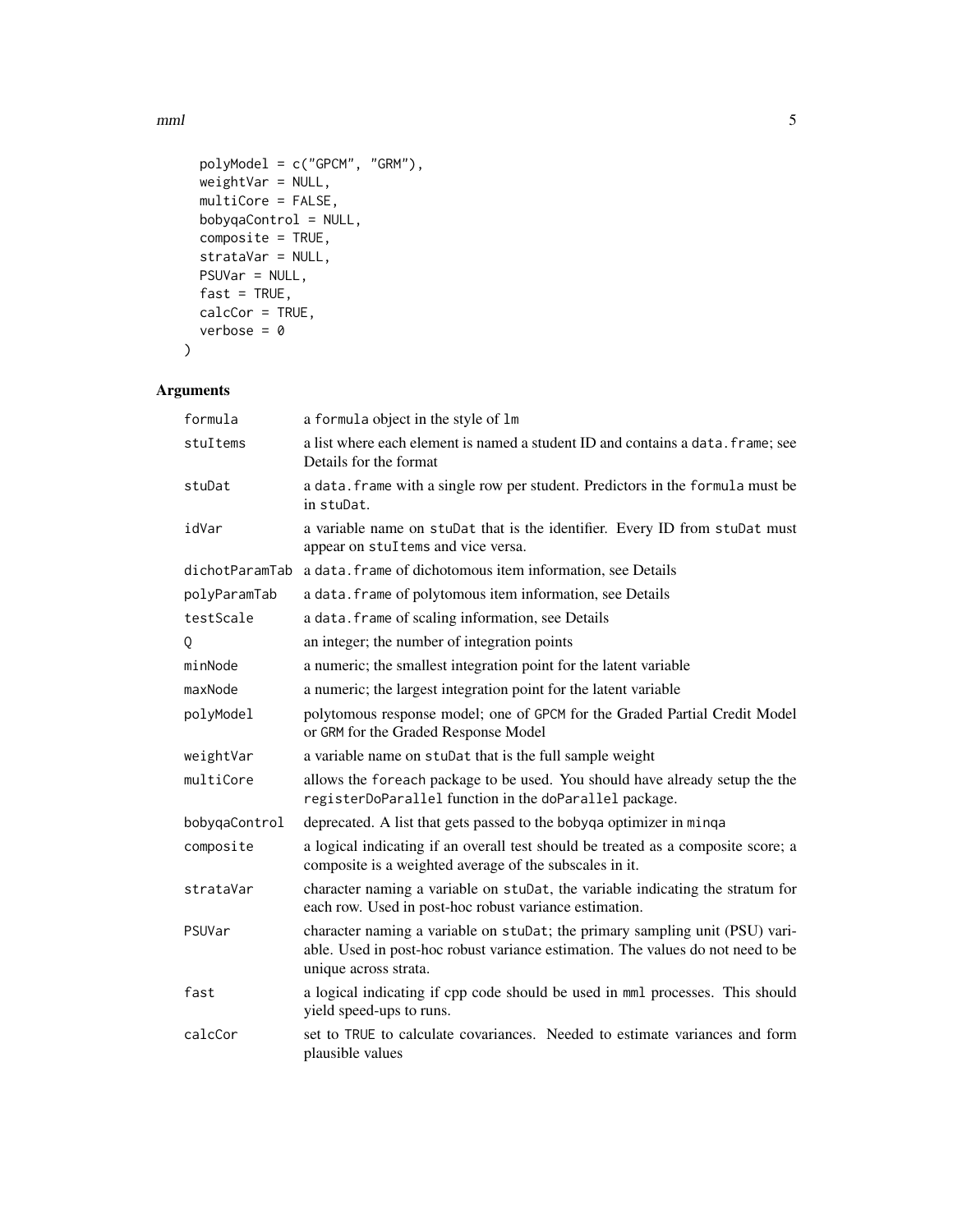verbose integer, negative or zero for no details, increasingly verbose messages at one and two

#### Details

The mml function models a latent outcome conditioning on item response data, covariate data, item parameter information, and scaling information. These four parts are broken up into at least one argument each. Student item response data go into stuItems; whereas student covariates, weights, and sampling information go into stuDat. The dichotParamTab and polyParamTab contain item parameter information for dichotomous and polytomous items, respectively—the item parameter data is the result of an existing item parameter scaling. In the case of the National Assessment of Educational Progress (NAEP), they can be found online, for example, at [NAEP technical doc](https://nces.ed.gov/nationsreportcard/tdw/analysis/scaling_irt.aspx)[umentation.](https://nces.ed.gov/nationsreportcard/tdw/analysis/scaling_irt.aspx) Finally, information about scaling and subscale weights for composites are put in testScale.

The model for dichotomous responses data is, by default, three Parameter Logit (3PL), unless the item parameter information provided by users suggests otherwise. For example, if the scaling used a two Parameter Logit (2PL) model, then the guessing parameter can simply be set to zero. For polytomous responses data, the model is dictated by the polyModel argument.

The dichotParamTab argument is a data.frame with a column named ItemID that identifies the items and agrees with the key column in the stuItems argument, and, for a 3PL item, columns slope, difficulty, and guessing for the "a", "d", and "g" parameters, respectively; see the vignette for details of the 3PL model. Users can also use the column names directly from the vignette notation ("a", "d", and "g") if they prefer. Items that are missing (NA) are not used in the likelihood function. Users wishing to apply a special behavior for a subset of items can use set those items to an invalid score and put that in the dichotParamTab column missingCode. They are then scored as if they are missingValue proportion correct. To use the guessing parameter for the proportion correct set missingValue to "c".

The polyParamTab has columns ItemID that must match with the key from stuItems, as well as slope (which can also be called a) that corresponds to the a parameter in the vignette. Users must also specify the location of the cut points  $(d_{cj}$  in the vignette) which are named d1, d2, ..., up to dn where n is one less than the number of score points. Some people prefer to also apply a shift to all of these and this shift is applied when there is a column named itemLocation by simply adding that to every  $d*$  column. Items are not included in the likelihood for an individual when their value on stuItems is NA, but no provision is made for guessing, nor special provision for missing codes in polytimious items.

For both dichotParamTab and polyParamTab users wishing to use a D paramter of 1.7 (or any other value) may specify that, per item, in a column named D.

When there are multiple constructs, subscales, or the user wants a composite score, additional, optional, columns test and subtest can be used. these columns can be numeric or text, they must agree with the same columns in testScale to scale the results.

Student data are broken up into two parts. The item response data goes into stuItems, and the student covariates for the formula go into stuDat. Information about items, such as item difficulties, is in paramTab. All dichotomous items are assumed to be 3PL, though by setting the guessing parameter to zero, the user can use a 2PL or the one Parameter Logit (1PL) or Rasch models. The model for polytomous responses data is dictated by the polyModel argument.

The marginal maximum likelihood then integrates the product of the student ability from the assessment data, and the estimate from the linear model estimates each student's ability based on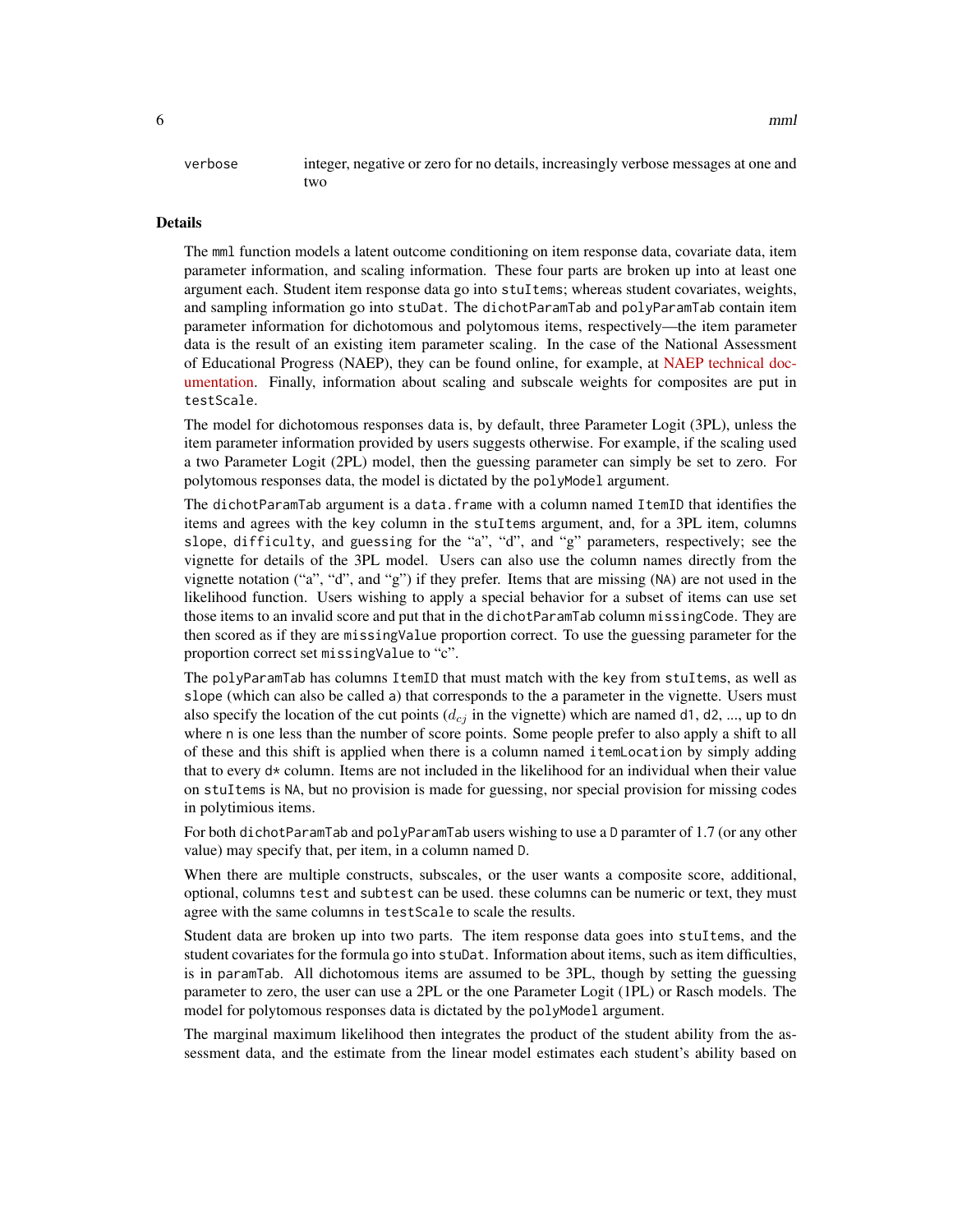$mml$  7

the formula provided and a residual standard error term. This integration happens from the minimum node to the maximum node in the control argument (described later in this section) with Q quadrature points.

The stuItems argument has the scored student data. It is a list where each element is named with student ID and contains a data.frame with at least two columns. The first required column is named key and shows the item name as it appears in paramTab; the second column in named score and shows the score for that item. For dichotomous items, the score is 0 or 1. For GPCM items, the scores start at zero as well. For GRM, the scores start at 1.

For a GPCM model, P0 is the "a" parameter, and the other columns are the "d" parameters; see the vignette for details of the GPCM model.

The quadrature points then are a range from minNode to maxNode with a total of Q nodes.

#### Value

When called for a single subscale or overall score, returns object of class mmlMeans. This is a list with elements:

- call the call used to generate this mml.means object
- coefficients the unscaled marginal maximum likelihood regression coefficients
- LogLik the log-likelihood of the fit model
- X the design matrix of the marginal maximum likelihood regression
- Convergence a convergence note from the optimizer
- location used for scaling the estimates
- scale used for scaling the estimates
- lnlf the log-likelihood function of the unscaled parameters
- rr1 the density function of each individual, conditional only on item responses in stuItems
- stuDat the stuDat argument
- weightVar the name of the weight variable on stuDat
- nodes the nodes the likelihood was evaluated on
- iterations the number of iterations required to reach convergence
- obs the number of observations used
- weightedObs the weighted N for the observations
- strataVar the column name of the stratum variable on stuDat; potentially used for variance estimation
- PSUVar the column name of the PSU variable on stuDat; potentially used for variance estimation
- itemScorePoints a data frame that shows item IDs, the number of score points, expected scores (both from the paramTab arguments), as well as the occupied score points
- stuItems the data frame passed to mml reformatted for use in mml
- formula the formula passed to mml
- contrasts the contrasts used in forming the design matrix
- xlevels the levels of the covariates used in forming the design matrix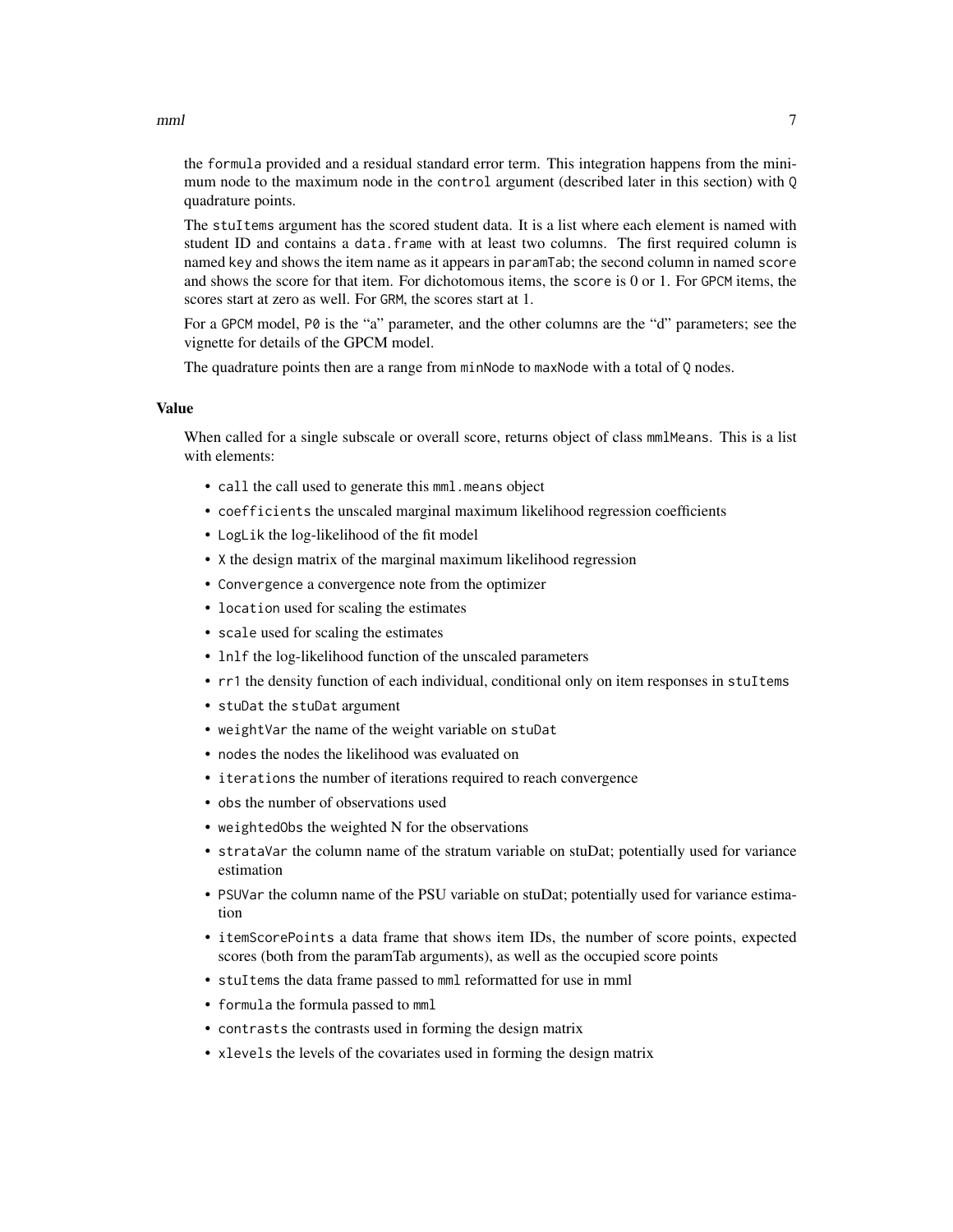- polyModel the value of the argument of the same name passed to mml
- paramTab a data frame that condenses dichotParamTab and polyParamTab
- fast the value of the argument of the same name passed to mml
- idVar the value of the argument of the same name passed to mml
- posteriorEsts the posterior estimates for the people in stuDat included in the model

When a composite score is computed there are several subscales run and the return is a mmlCompositeMeans. Many elements are themselves list with one element per construct. this is a list with elements:

- call the call used to generate this mml.means object
- coefficients matrix of the unscaled marginal maximum likelihood regression coefficients, each row represents a subscale, each column represents a coefficient
- X the design matrix of the marginal maximum likelihood regression
- rr1 a list of elements, each the rr1 object for a subscale (see mmlMeans output)
- ids The ID variable used for each row of stuDat
- Convergence a vector of convergence notes from the optimizer
- lnlfl a list of log-likelihood functions of the unscaled parameters, by construct
- stuDat a list of stuDat data frames, as used when fitting each construct, filtered to just relevant student records
- weightVar the name of the weight variable on stuDat
- nodes the nodes the likelihood was evaluated on
- iterations a vector of the number of iterations required to reach convergence on each construct
- obs a vector of the the number of observations used on each construct
- testScale the testScale used to scale the data
- weightedObs a vector of the weighted N for the observations
- SubscaleVC the covariance matrix of subscales. The residuals are assumed to be multivariate normal with this covairiance matrix
- idVar the name of the identifier used on stuDat and stuItems data
- resl list of mmlMeans objects, one per construct
- strataVar the column name of the stratum variable on stuDat; potentially used for variance estimation
- PSUVar the column name of the PSU variable on stuDat; potentially used for variance estimation
- stuItems the data frame passed to mml reformatted for use in mml
- formula the formula passed to mml
- contrasts the contrasts used in forming the design matrix
- xlevels the levels of the covariates used in forming the design matrix
- polyModel the value of the argument of the same name passed to mml
- posteriorEsts the list of posterior estimates for the people in stuDat included in the model
- SubscaleVC the matrix of latent correlations across constructs

LogLik is not returned because there is no likelihood for a composite model.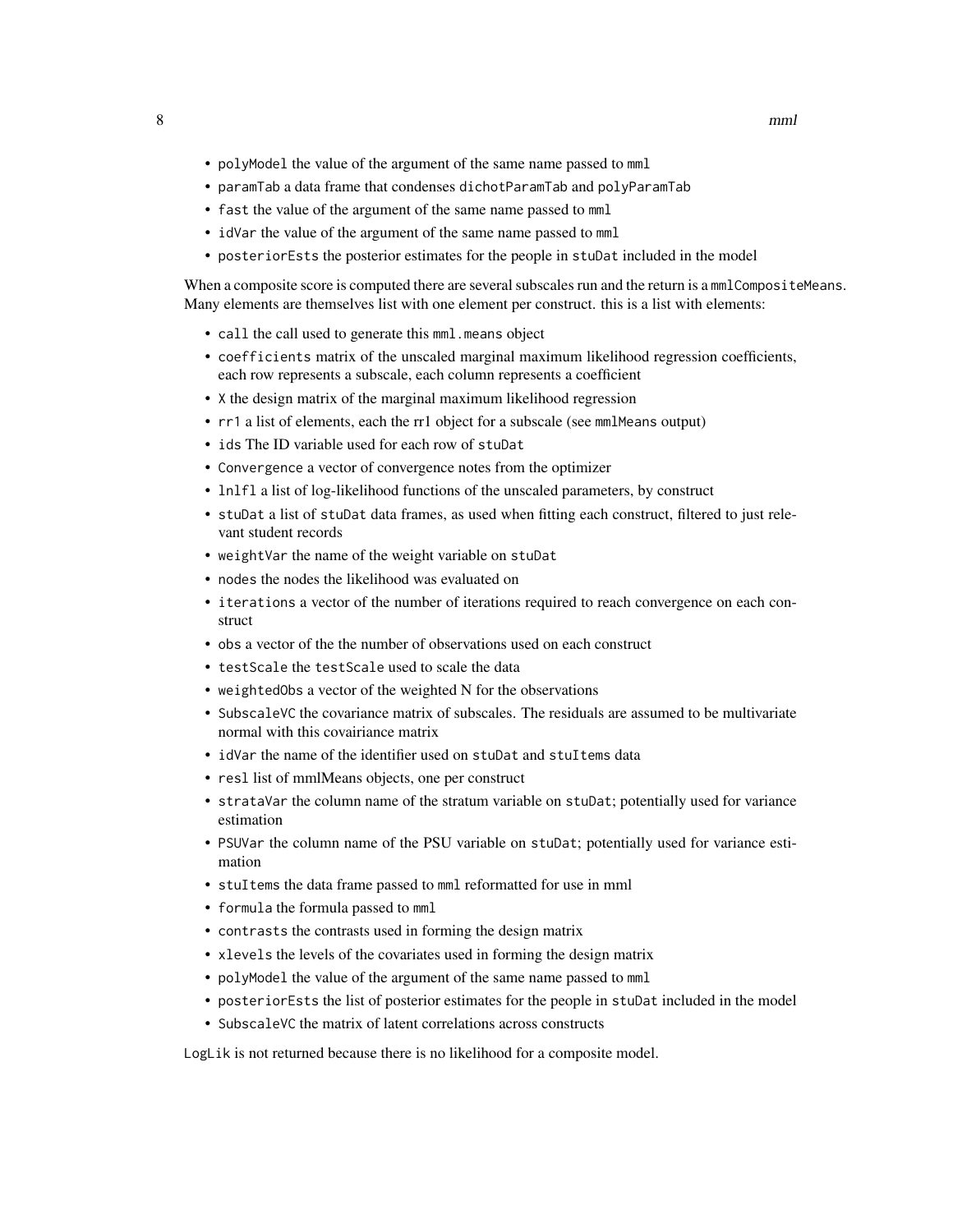$mml$  9

#### Author(s)

Harold Doran, Paul Bailey, Claire Kelley, Sun-joo Lee, and Eric Buehler

#### Examples

## Not run: require(EdSurvey)

```
# 1) make param tab for dichotomous items
dichotParamTab <- data.frame(ItemID = c("m109801", "m020001", "m111001",
                                         "m046301", "m046501", "m051501",
                                        "m111601", "m111301", "m111201",
                                        "m110801", "m110101"),
                             test = rep("composite", 11),
                             subtest = c(rep("num", 6), rep("alg", 5)),
                             slope = c(0.96, 0.69, 0.83,0.99, 1.03, 0.97,
                                       1.45, 0.59, 0.34,
                                       0.18, 1.20),
                             difficulty = c(-0.37, -0.55, 0.85,-0.97, -0.14, 1.21,0.53, -1.84, -0.46,
                                             2.43, 0.70),
                             guessing = c(0.16, 0.00, 0.17,0.31, 0.37, 0.18,
                                          0.28, 0.15, 0.09,
                                          0.05, 0.18),
                             D = rep(1.7, 11),MODEL = rep("3pl", 11))# param tab for GPCM items
polyParamTab <- data.frame(ItemID = factor(c("m0757cl", "m066501")),
                           test = rep("composite", 2),
                           subtest = rep("alg", 2),slope = c(0.43, 0.52), # could also be called "a"
                           itemLocation = c(-1.21, -0.96), # added to d1 ... dn
                           d1 = c(2.38, -0.56),
                           d2 = c(-0.57, 0.56),
                           d3 = c(-1.18, NA),
                           D = c(1.7, 1.7),
                      scorePoints = c(4L, 3L) # number of score points, read d1 to d(n-1)# read-in NAEP Primer data
sdf <- readNAEP(system.file("extdata/data", "M36NT2PM.dat", package = "NAEPprimer"))
# read in these items
items <- c(as.character(dichotParamTab$ItemID), as.character(polyParamTab$ItemID))
# dsex, student sex
# origwt, full sample weights
# repgrp1, stratum indicator
# jkunit, PSU indicator
edf <- getData(data=sdf, varnames=c(items, "dsex", "origwt", "repgrp1", "jkunit", "sdracem"),
               omittedLevels = FALSE, returnJKreplicates=FALSE)
# make up a student ID
```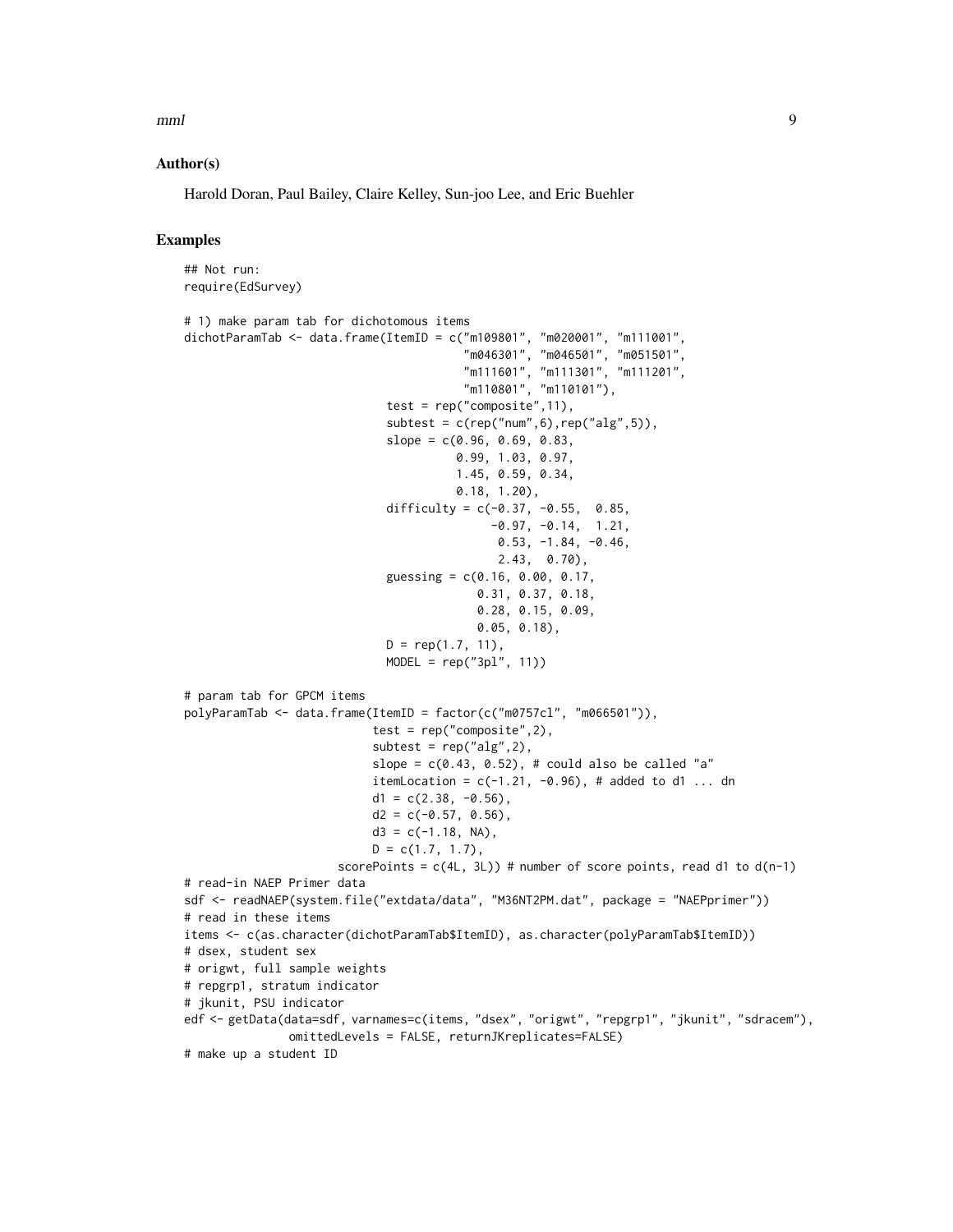```
edf$sid <- paste0("S",1:nrow(edf))
# apply simplified scoring
for(i in 1:length(items)) {
 coli <- items[i]
 # save the original
 rawcol <- paste0(coli,"raw")
 edf[,rawcol] <- edf[,coli]
 if( coli %in% dichotParamTab$ItemID) {
    edf[,coli] <- ifelse(grepl("[ABCDE]", edf[,rawcol]), 0, NA)
   edf[,coli] <- ifelse(grepl("*", edf[,rawcol]), 1, edf[,coli])
 } else {
    # scale for m066501
    edf[,coli] <- ifelse(grepl("Incorrect", edf[,rawcol]), 0, NA)
    edf[,coli] <- ifelse(grepl("Partial", edf[,rawcol]), 1, edf[,coli])
    edf[,coli] <- ifelse(grepl("Correct", edf[,rawcol]), 2, edf[,coli])
    # scale for m0757cl
    edf[,coli] <- ifelse(grepl("None correct", edf[,rawcol]), 0, edf[,coli])
    edf[,coli] <- ifelse(grepl("One correct", edf[,rawcol]), 1, edf[,coli])
   edf[,coli] <- ifelse(grepl("Two correct", edf[,rawcol]), 2, edf[,coli])
   edf[,coli] <- ifelse(grepl("Three correct", edf[,rawcol]), 3, edf[,coli])
 }
 edf[,rawcol] <- NULL # delete original
}
# stuItems has one row per student/item combination
stuItems <- edf[,c("sid", items)]
stuItems <- reshape(data=stuItems, varying=c(items), idvar=c("sid"),
                    direction="long", v.names="score", times=items, timevar="key")
# stuDat is one row per student an contains student-level information
stuDat <- edf[,c("sid", "origwt", "repgrp1", "jkunit", "dsex", "sdracem")]
# testDat shows scaling and weights for subtests, an overall score can be treated as a subtest
testDat <- data.frame(test=c("composite", "composite") ,
                      subtest=c("num", "alg"),
                      location=c(277.1563, 280.2948),
                      scale=c(37.7297, 36.3887),
                      subtestWeight=c(0.3,0.7))
# estimate a regression for Algebra subscale
mm1A \leq mml(alg \sim dsex,stuItems=stuItems, stuDat=stuDat,
            dichotParamTab=dichotParamTab, polyParamTab=polyParamTab,
            testScale=testDat,
            idVar="sid", weightVar="origwt", # these are column names on stuDat
            strataVar="repgrp1", PSUVar="jkunit")
# summary, with Taylor standard errors
mmlAs <- summary.mmlMeans(mmlA, varType="Taylor")
# estimate a regression for Numeracy subscale
mm1N < - mm1(num \sim desc,stuItems=stuItems, stuDat=stuDat,
```

```
dichotParamTab=dichotParamTab, polyParamTab=polyParamTab,
```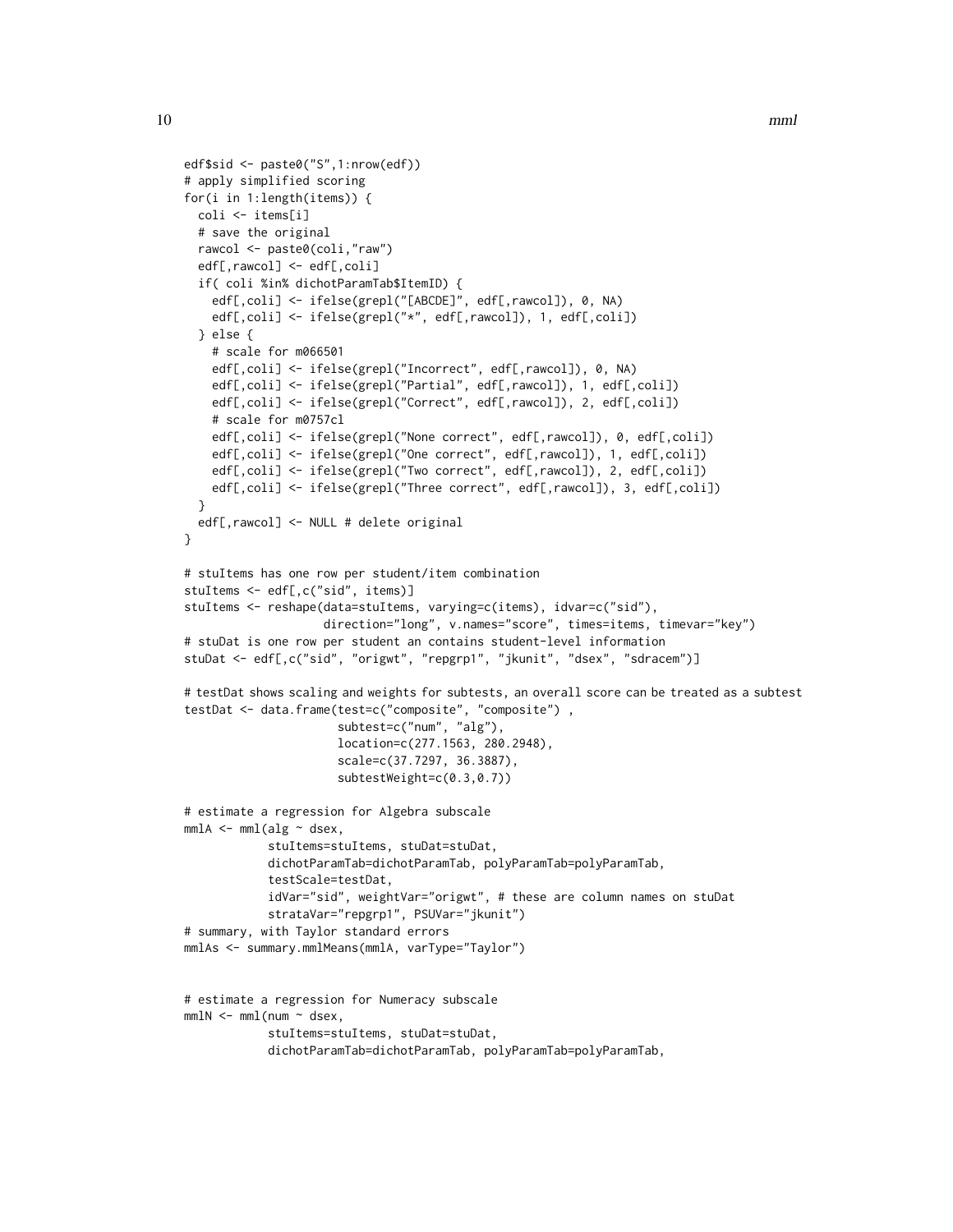```
testScale=testDat,
            idVar="sid", weightVar="origwt", # these are column names on stuDat
            strataVar="repgrp1", PSUVar="jkunit")
# summary, with Taylor standard errors
mmlNs <- summary.mmlMeans(mmlN, varType="Taylor")
mmlNs
# draw plausible values for mmlA
head(pvd <- drawPVs.mmlMeans(mmlA))
# alternative specification
head(pvs <- drawPVs.mmlMeans(summary.mmlMeans(mmlA, varType="Taylor"), stochasticBeta=TRUE))
# composite regression
mmIC < -mm[composition] \sim dsex,
            stuItems=stuItems, stuDat=stuDat,
            dichotParamTab=dichotParamTab, polyParamTab=polyParamTab,
            testScale=testDat,
            idVar="sid", weightVar="origwt", # these are column names on stuDat
            strataVar="repgrp1", PSUVar="jkunit")
# summary, with Taylor standard errors
summary(mmlC, varType="Taylor")
# draw plausible values for mmlC
head(pvd <- drawPVs.mmlCompositeMeans(mmlC))
# alternative specification
mmlCsum <- summary.mmlCompositeMeans(mmlC, varType="Taylor")
head(pvs <- drawPVs.mmlCompositeMeans(mmlCsum, stochasticBeta=TRUE))
```
## End(Not run)